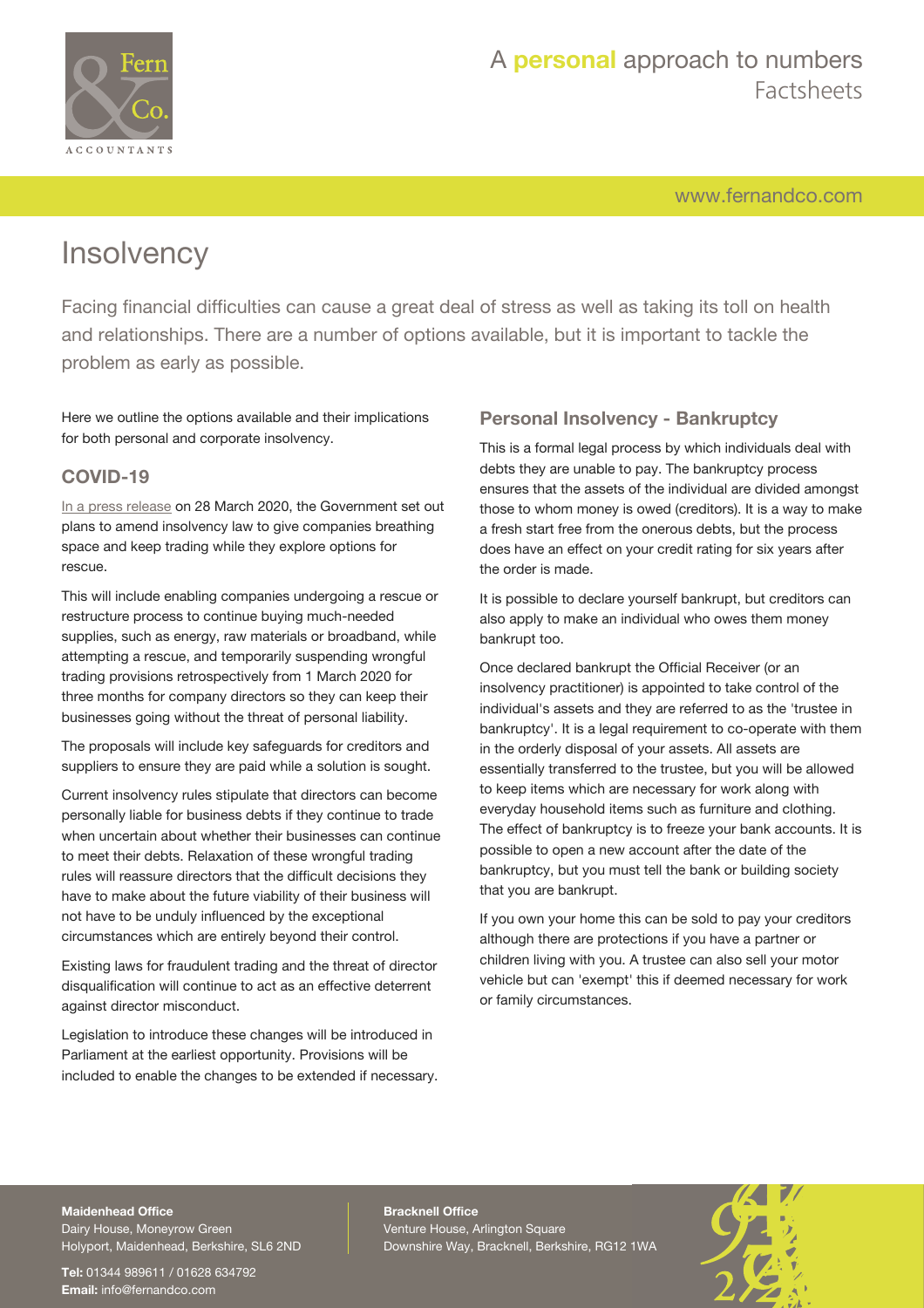

## A **personal** approach to numbers Factsheets

## [www.fernandco.com](http://www.fernandco.com)

#### **What if I'm self-employed?**

If you are self-employed your business will be closed with any business assets being claimed by the trustee. You can commence trading again but there are a number of strict requirements which you will need to follow.

#### **What will I have to pay?**

The trustee will realise your assets for the benefit of your creditors but, if you can afford it, the trustee may require you to make payments towards your debts from your income for up to three years. There is a process for establishing an appropriate level of contribution based on your income and expenditure.

#### **When does bankruptcy end?**

Discharge from bankruptcy usually occurs after 12 months but can be extended if you don't co-operate with your trustee.

## **Are there other options?**

Yes, there are which is why it is important to seek professional advice on the most appropriate course of action as early as possible. There are alternatives to bankruptcy which may be preferable:

### **An Individual Voluntary Arrangement (IVA)**

An agreement to settle all or part of your debts which can include regular payments or lump sum contributions. This is a formal agreement administered by an insolvency practitioner which can be quite onerous but essentially prevents creditors from taking action against you and avoids bankruptcy. However, failure to comply with the terms of the arrangement can ultimately still result in bankruptcy.

#### **Debt management plan**

An arrangement via a debt management company which will collect contributions from you and distribute them between your creditors. This type of arrangement is only available for unsecured borrowings.

#### **Debt relief order**

Available where debts are less than £20,000, where you have negligible spare income or assets which can be realised. This route has similar restrictions to bankruptcy.

## **Corporate Insolvency**

A company is deemed to be insolvent when it is unable to pay its debts as they fall due or has liabilities which exceed its assets. There are a number of legal procedures for dealing with a company's insolvency but the main avenue for this is to liquidate the company. Creditors can take action to recover the amounts owed to them through the courts which can result in an application to wind up the company if those debts remain unpaid. The directors of the company can also apply to wind up the company themselves.

If a company is to be wound up, or liquidated, it will cease trading and ultimately be struck off from the Companies House register and will cease to exist. An insolvency practitioner is appointed to act as the liquidator which involves realising the company's assets, settling any outstanding legal matters, before distributing any available funds to the creditors.

#### **What are my responsibilities as a director?**

The liquidator is appointed by a court to wind up the company. The liquidator has the responsibility of investigating why the company became insolvent and will ask you to provide the company's records and other information about the circumstances which led to the company being liquidated. You will be released from your

## **Maidenhead Office**

Dairy House, Moneyrow Green Holyport, Maidenhead, Berkshire, SL6 2ND

**Tel:** 01344 989611 / 01628 634792 **Email:** [info@fernandco.com](mailto:info@fernandco.com)

**Bracknell Office** Venture House, Arlington Square Downshire Way, Bracknell, Berkshire, RG12 1WA